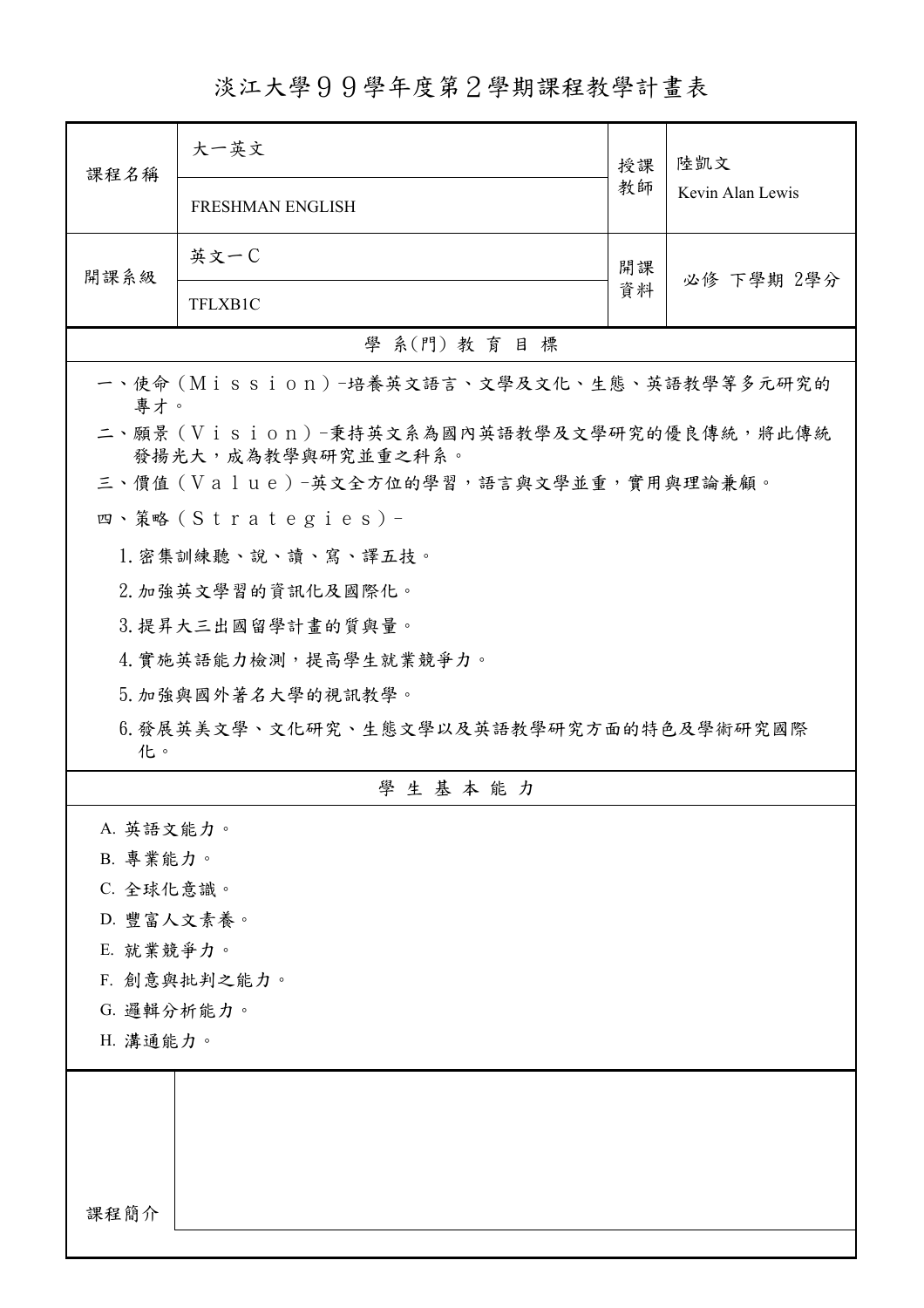|                                                                                                                                                                                                                                                                                                          | The focus of this course is to develop reading skills with particular<br>importance placed on vocabulary development. There will also be occasional<br>listening and writing activities for review and consolidation. |                          |                                                                                                                                                                                                                                      |                       |                        |  |  |
|----------------------------------------------------------------------------------------------------------------------------------------------------------------------------------------------------------------------------------------------------------------------------------------------------------|-----------------------------------------------------------------------------------------------------------------------------------------------------------------------------------------------------------------------|--------------------------|--------------------------------------------------------------------------------------------------------------------------------------------------------------------------------------------------------------------------------------|-----------------------|------------------------|--|--|
| 本課程教學目標與目標層級、學生基本能力相關性                                                                                                                                                                                                                                                                                   |                                                                                                                                                                                                                       |                          |                                                                                                                                                                                                                                      |                       |                        |  |  |
| 一、目標層級(選填):<br>(一)「認知」(Cognitive 簡稱C)領域:C1 記憶、C2 瞭解、C3 應用、C4 分析、<br>C5 評鑑、C6 創造<br>(二)「技能 <sub>」</sub> (Psychomotor 簡稱P)領域:P1 模仿、P2 機械反應、P3 獨立操作、<br>P4 聯結操作、P5 自動化、P6 創作<br>(三)「情意」(Affective 簡稱A)領域:A1 接受、A2 反應、A3 重視、A4 組織、<br>A5 内化、A6 實踐                                                            |                                                                                                                                                                                                                       |                          |                                                                                                                                                                                                                                      |                       |                        |  |  |
| 二、教學目標與「目標層級」、「學生基本能力」之相關性:<br>(一)請先將課程教學目標分別對應前述之「認知」、「技能」與「情意」的各目標層級,<br>惟單項教學目標僅能對應C、P、A其中一項。<br>(二)若對應「目標層級」有1~6之多項時,僅填列最高層級即可(例如:認知「目標層級」<br>對應為C3、C5、C6項時,只需填列C6即可,技能與情意目標層級亦同)。<br>(三)再依據所訂各項教學目標分別對應該系「學生基本能力」。單項教學目標若對應「學<br>生基本能力   有多項時,則可填列多項「學生基本能力   (例如:「學生基本能力   可<br>對應A、AD、BEF時,則均填列)。 |                                                                                                                                                                                                                       |                          |                                                                                                                                                                                                                                      |                       |                        |  |  |
| 序                                                                                                                                                                                                                                                                                                        | 教學目標(中文)                                                                                                                                                                                                              | 教學目標(英文)                 |                                                                                                                                                                                                                                      | 相關性                   |                        |  |  |
| 號                                                                                                                                                                                                                                                                                                        |                                                                                                                                                                                                                       |                          |                                                                                                                                                                                                                                      | 目標層級                  | 學生基本能力                 |  |  |
| $\mathbf{1}$                                                                                                                                                                                                                                                                                             |                                                                                                                                                                                                                       |                          | The focus of this course is<br>to develop reading skills with<br>particular importance placed<br>on vocabulary development.<br>There will also be occasional<br>listening and writing<br>activities for review and<br>consolidation. | C <sub>6</sub>        | <b>AFG</b>             |  |  |
| 2                                                                                                                                                                                                                                                                                                        |                                                                                                                                                                                                                       |                          | Apart from teacher<br>instruction, students will be<br>encouraged to participate in<br>pair work and small group<br>activities.                                                                                                      | C <sub>6</sub>        | AH                     |  |  |
| 教學目標之教學策略與評量方法                                                                                                                                                                                                                                                                                           |                                                                                                                                                                                                                       |                          |                                                                                                                                                                                                                                      |                       |                        |  |  |
| 序<br>號                                                                                                                                                                                                                                                                                                   |                                                                                                                                                                                                                       | 教學目標                     | 教學策略                                                                                                                                                                                                                                 | 評量方法                  |                        |  |  |
| 1                                                                                                                                                                                                                                                                                                        |                                                                                                                                                                                                                       |                          | 課堂講授、分組討論                                                                                                                                                                                                                            | 出席率、討論、小<br>考、期中考、期末考 |                        |  |  |
| 2                                                                                                                                                                                                                                                                                                        |                                                                                                                                                                                                                       |                          | 課堂講授、分組討論                                                                                                                                                                                                                            | 末考                    | 出席率、報告、討<br>論、小考、期中考、期 |  |  |
|                                                                                                                                                                                                                                                                                                          | 授課進度表                                                                                                                                                                                                                 |                          |                                                                                                                                                                                                                                      |                       |                        |  |  |
| 週<br>次                                                                                                                                                                                                                                                                                                   | 日期起訖<br>內 容 (Subject/Topics)                                                                                                                                                                                          |                          | 備註                                                                                                                                                                                                                                   |                       |                        |  |  |
| 1                                                                                                                                                                                                                                                                                                        | $100/02/14$ ~<br>100/02/20                                                                                                                                                                                            | Unit $5$ - Healing Power |                                                                                                                                                                                                                                      |                       |                        |  |  |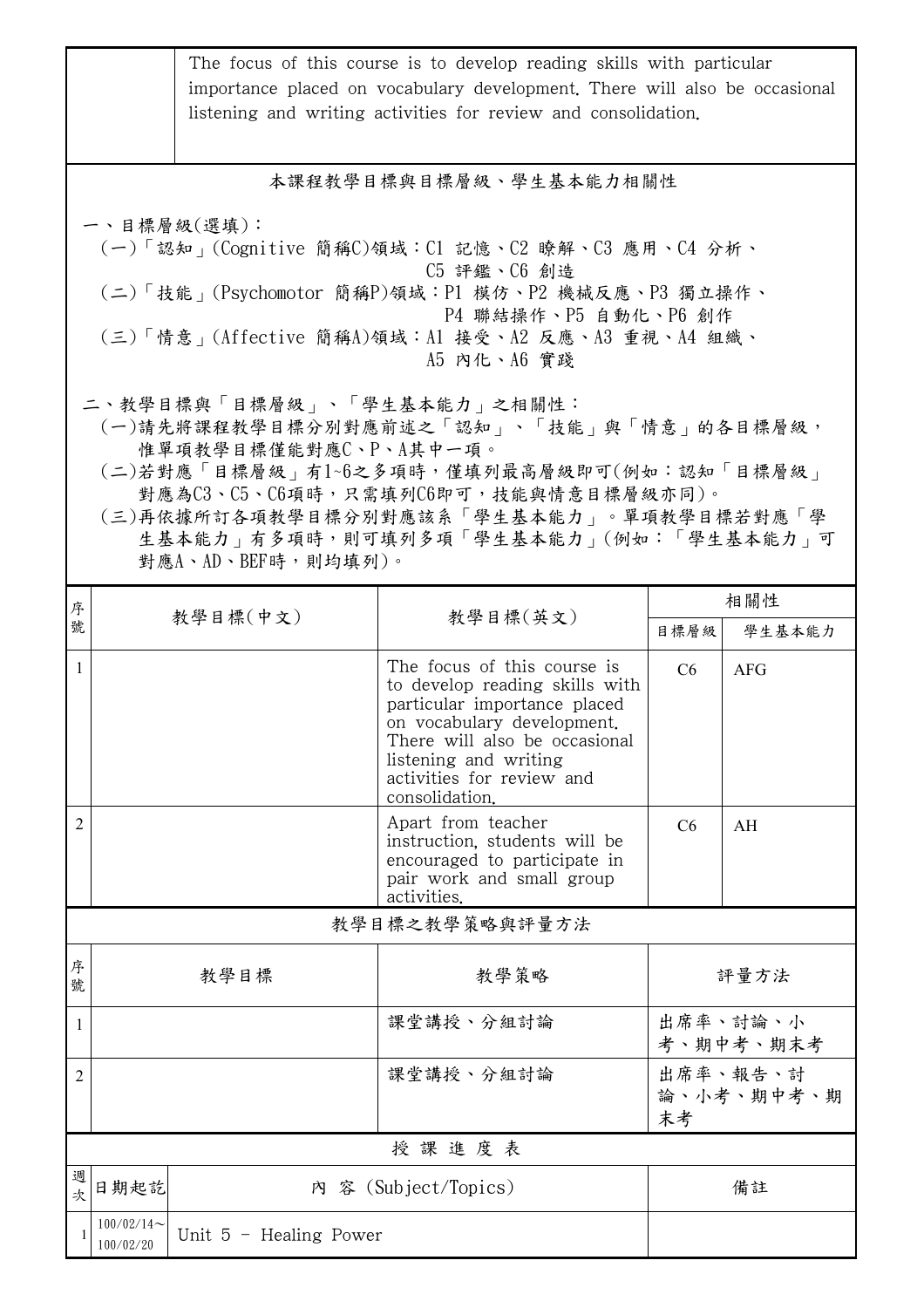| $\overline{2}$ | $100/02/21$ ~<br>100/02/27 | Suffixes                                                      |  |
|----------------|----------------------------|---------------------------------------------------------------|--|
| 3              | $100/02/28$ ~<br>100/03/06 | Word families                                                 |  |
| 4              | $100/03/07$ ~<br>100/03/13 | Unit $6 -$ Crime                                              |  |
| 5              | $100/03/14$ ~<br>100/03/20 | Guessing word meaning through context                         |  |
| 6              | $100/03/21$ ~<br>100/03/27 | Multi-word verbs                                              |  |
| $\overline{7}$ | $100/03/28$ ~<br>100/04/03 | Skimming, scanning, and other reading activities              |  |
| 8              | $100/04/04$ ~<br>100/04/10 | Prepositions                                                  |  |
| $\mathbf{Q}$   | $100/04/11$ ~<br>100/04/17 | Reading and vocabulary review                                 |  |
| 10             | $100/04/18$ ~<br>100/04/24 | 期中考試週                                                         |  |
| 11             | $100/04/25$ ~<br>100/05/01 | Unit 7 - Space Travel                                         |  |
| 12             | $100/05/02$ ~<br>100/05/08 | Summarising and Paraphrasing                                  |  |
| 13             | $100/05/09$ ~<br>100/05/15 | More reading skills                                           |  |
| 14             | $100/05/16$ ~<br>100/05/22 | Collocations                                                  |  |
| 15             | $100/05/23$ ~<br>100/05/29 | Unit 8 - Business                                             |  |
| 16             | $100/05/30$ ~<br>100/06/05 | Advanced vocabulary                                           |  |
| 17             | $100/06/06$ ~<br>100/06/12 | Reading activities and vocabulary review                      |  |
| 18             | $100/06/13$ ~<br>100/06/19 | 期末考試週                                                         |  |
|                | 修課應<br>注意事項                |                                                               |  |
|                | 教學設備                       | 電腦、投影機                                                        |  |
|                |                            | For Your Information 4 (2nd ed) by Blanchard & Root (Longman) |  |
|                | 教材課本                       |                                                               |  |
|                | 參考書籍                       |                                                               |  |
|                |                            |                                                               |  |
|                |                            |                                                               |  |
|                |                            |                                                               |  |
|                |                            |                                                               |  |